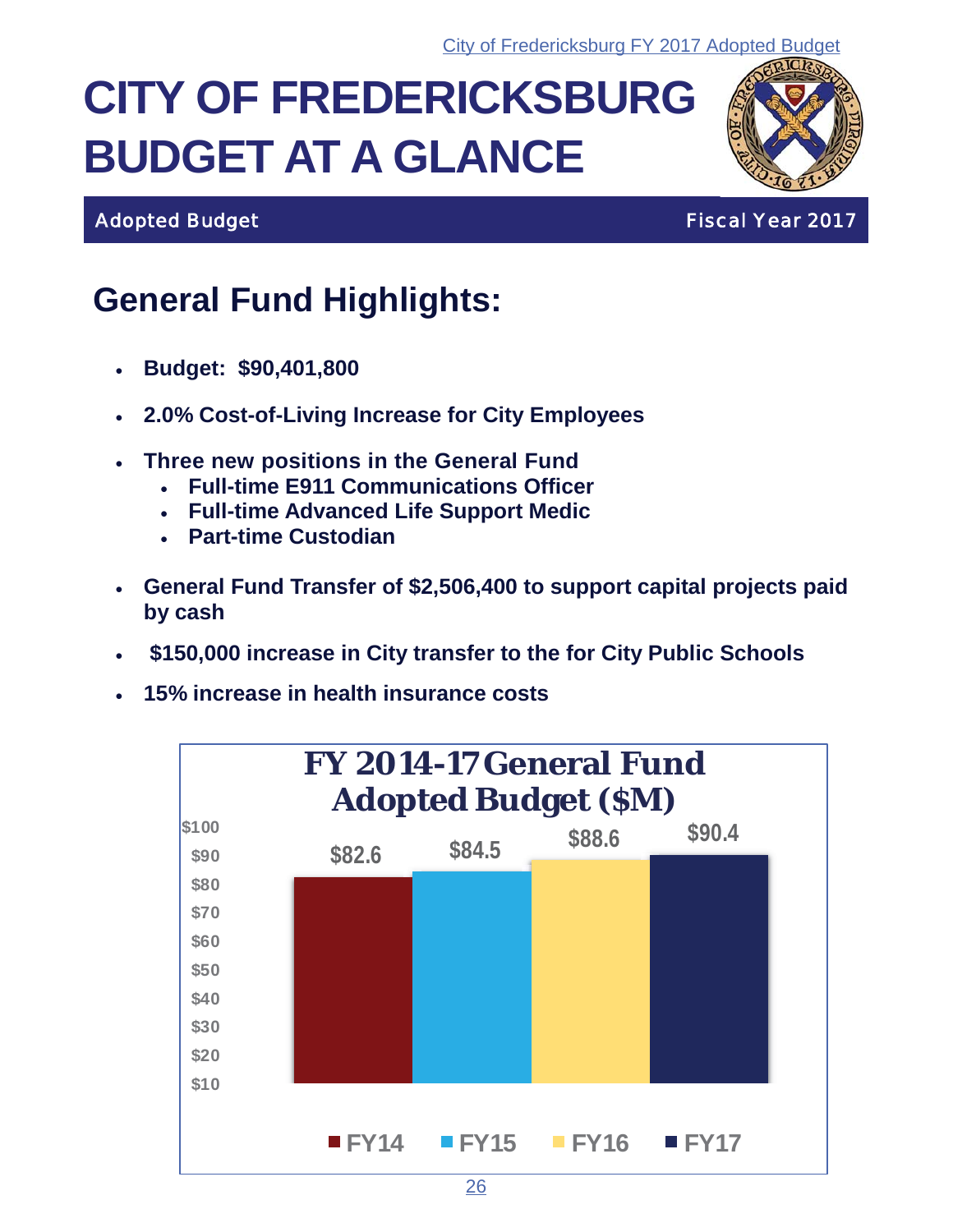### GENERAL FUND SUMMARY

| <b>Adopted General Fund Budget Summary</b> |                |                |                    |               |  |  |  |  |  |  |  |
|--------------------------------------------|----------------|----------------|--------------------|---------------|--|--|--|--|--|--|--|
|                                            | <b>FY 2015</b> | <b>FY 2016</b> | <b>FY 2017</b>     | %             |  |  |  |  |  |  |  |
|                                            | <b>Actual</b>  | <b>Budget</b>  | <b>Budget</b>      | <b>Change</b> |  |  |  |  |  |  |  |
| <b>General Fund</b>                        |                |                |                    |               |  |  |  |  |  |  |  |
| <b>Sources</b>                             |                |                |                    |               |  |  |  |  |  |  |  |
| <b>Real Property Tax</b>                   | 27,910,877     | 29,065,500     | 29,265,500         | 0.69%         |  |  |  |  |  |  |  |
| <b>Sales Tax</b>                           | 10,780,677     | 11,070,000     | 11,070,000         | 0.00%         |  |  |  |  |  |  |  |
| <b>Meals Tax</b>                           | 10,115,765     | 9,950,000      | 10,450,000         | 5.03%         |  |  |  |  |  |  |  |
| Lodging Tax                                | 1,329,542      | 1,375,000      | 1,395,000          | 1.45%         |  |  |  |  |  |  |  |
| <b>Personal Property Tax</b>               | 8,244,313      | 8,035,900      | 8,310,000          | 3.41%         |  |  |  |  |  |  |  |
| <b>PPTRA</b>                               | 1,728,833      | 1,728,800      | 1,725,000          | $-0.22%$      |  |  |  |  |  |  |  |
| <b>Business License Tax</b>                | 5,899,490      | 5,665,000      | 5,830,000          | 2.91%         |  |  |  |  |  |  |  |
| <b>Street Maintenance</b>                  | 2,606,744      | 2,550,000      | 2,750,000          | 7.84%         |  |  |  |  |  |  |  |
| Other State & Federal Aid                  | 2,249,044      | 2,131,850      | 2,265,100          | 6.25%         |  |  |  |  |  |  |  |
| <b>Law Enforcement Assistance</b>          | 754,854        | 755,000        | 780,000            | 3.31%         |  |  |  |  |  |  |  |
| <b>Telecommunication Sales Tax</b>         | 1,784,556      | 1,795,000      | 1,750,000          | $-2.51%$      |  |  |  |  |  |  |  |
| <b>Consumer Utility Tax</b>                | 1,856,992      | 1,800,000      | 1,825,000          | 1.39%         |  |  |  |  |  |  |  |
| Other                                      | 9,476,475      | 8,754,705      | 8,577,400          | $-2.03%$      |  |  |  |  |  |  |  |
| <b>Transfers</b>                           | 635,000        | 663,500        | 711,500            | 7.23%         |  |  |  |  |  |  |  |
| <b>Fund Balance</b>                        |                | 3,220,000      | 3,697,300          | 14.82%        |  |  |  |  |  |  |  |
|                                            |                |                |                    |               |  |  |  |  |  |  |  |
| <b>Total</b>                               | 85,373,162     | 88,560,255     | 90,401,800         | 2.08%         |  |  |  |  |  |  |  |
|                                            |                |                |                    |               |  |  |  |  |  |  |  |
| <b>Uses</b>                                |                |                |                    |               |  |  |  |  |  |  |  |
| <b>City Manager's Office</b>               | 676,443        | 705,080        | 717,813            | 1.81%         |  |  |  |  |  |  |  |
| <b>Economic Development</b>                | 960,284        | 1,121,845      | 1,047,045          | $-6.67%$      |  |  |  |  |  |  |  |
| Fire                                       | 5,951,043      | 6,226,175      | 6,674,403          | 7.20%         |  |  |  |  |  |  |  |
| <b>Fiscal Affairs</b>                      | 709,816        | 885,935        | 888,864            | 0.33%         |  |  |  |  |  |  |  |
| <b>Human Resources</b>                     | 356,879        | 366,095        | 456,457            | 24.68%        |  |  |  |  |  |  |  |
| <b>Information Technology</b>              | 1,113,942      | 1,304,860      | 1,313,818          | 0.69%         |  |  |  |  |  |  |  |
| <b>Community Planning &amp; Building</b>   | 1,548,865      | 1,702,620      | 1,603,575          | $-5.82%$      |  |  |  |  |  |  |  |
| Police                                     | 9,141,761      | 9,525,075      | 9,551,481          | 0.28%         |  |  |  |  |  |  |  |
| Parks & Recreation                         | 2,581,662      | 2,671,905      | 2,631,234          | $-1.52%$      |  |  |  |  |  |  |  |
| <b>Public Facilities</b>                   | 1,852,171      | 2,122,555      | 2,309,960          | 8.83%         |  |  |  |  |  |  |  |
| <b>Public Works</b>                        | 6,781,144      | 7,134,645      | 7,207,633          | 1.02%         |  |  |  |  |  |  |  |
| <b>Treasurer</b>                           | 774,217        | 803,680        | 882,536            | 9.81%         |  |  |  |  |  |  |  |
| Sheriff's Office                           | 2,057,910      | 2,158,830      | 2,156,620          | $-0.10%$      |  |  |  |  |  |  |  |
| Commonwealth's Attorney                    | 1,209,612      | 1,239,115      | 1,332,608          | 7.55%         |  |  |  |  |  |  |  |
| Commissioner of the Revenue                | 938,539        | 1,005,065      | 1,027,695          | 2.25%         |  |  |  |  |  |  |  |
| Clerk of the Circuit Court                 | 688,432        | 841,025        | 855,280            | 1.69%         |  |  |  |  |  |  |  |
| <b>City Council</b><br>Clerk of Council    | 234,518        | 226,380        | 244,680<br>114,018 | 8.08%         |  |  |  |  |  |  |  |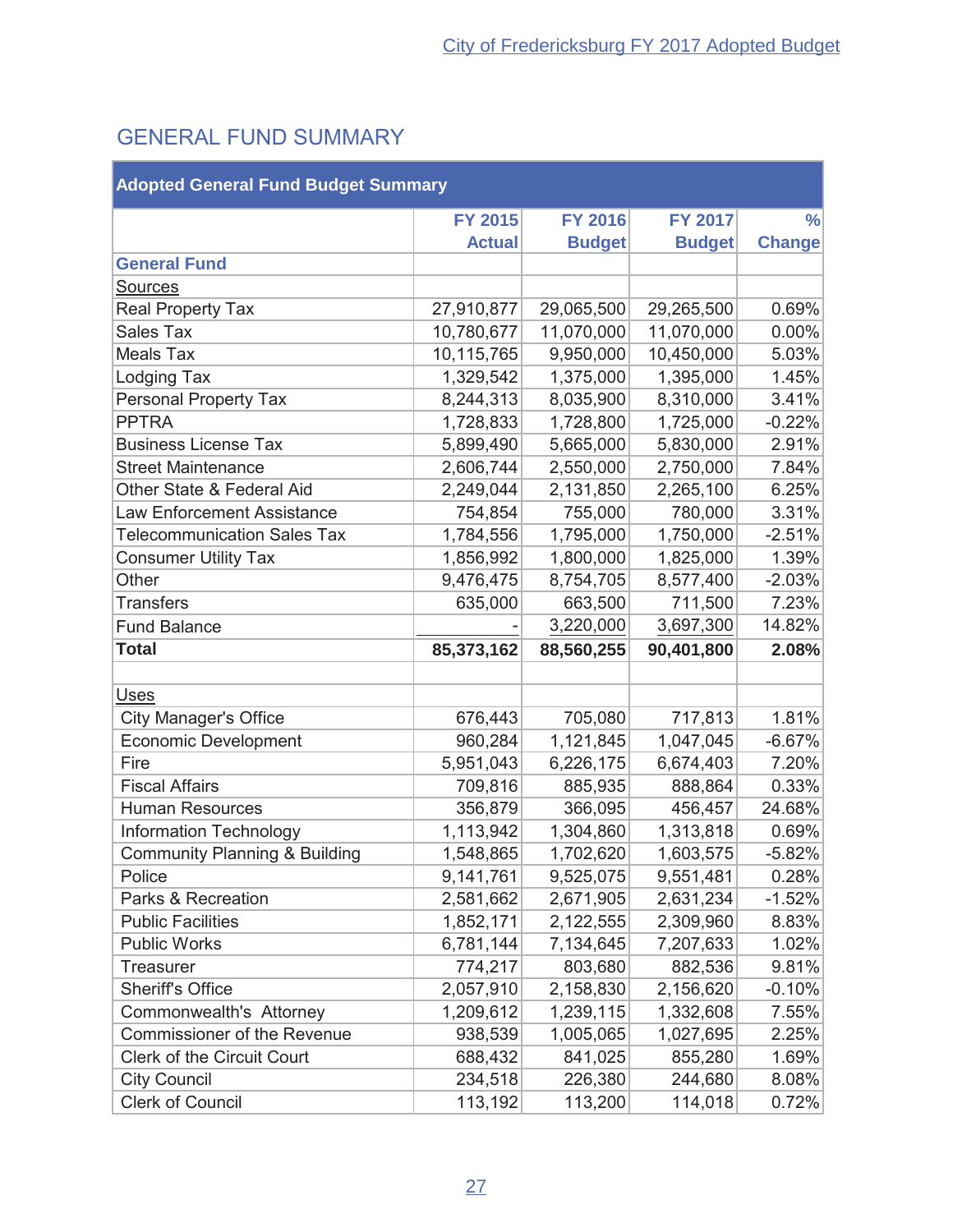#### GENERAL FUND SUMMARY

| <b>Adopted General Fund Budget Summary</b> |                |                |                |               |  |  |  |  |  |  |  |  |
|--------------------------------------------|----------------|----------------|----------------|---------------|--|--|--|--|--|--|--|--|
|                                            | <b>FY 2015</b> | <b>FY 2016</b> | <b>FY 2017</b> | $\frac{9}{6}$ |  |  |  |  |  |  |  |  |
|                                            | <b>Actual</b>  | <b>Budget</b>  | <b>Budget</b>  | <b>Change</b> |  |  |  |  |  |  |  |  |
| Courts                                     | 245,638        | 316,735        | 311,363        | $-1.70%$      |  |  |  |  |  |  |  |  |
| <b>City Attorney</b>                       | 347,068        | 370,555        | 366,589        | $-1.07%$      |  |  |  |  |  |  |  |  |
| <b>Regional Agencies</b>                   | 6,331,468      | 6,603,840      | 6,744,124      | 2.12%         |  |  |  |  |  |  |  |  |
| Registrar                                  | 196,837        | 231,525        | 252,860        | 9.21%         |  |  |  |  |  |  |  |  |
| Safety                                     | 101,453        | 111,005        | 117,465        | 5.82%         |  |  |  |  |  |  |  |  |
| Insurance                                  | 746,208        | 901,700        | 901,000        | $-0.08%$      |  |  |  |  |  |  |  |  |
| <b>Contributions to Other Agencies</b>     | 474,232        | 475,185        | 493,748        | 3.91%         |  |  |  |  |  |  |  |  |
| Contingency                                | 0              | 496,885        | 500,000        | 0.63%         |  |  |  |  |  |  |  |  |
| <b>Attrition Savings</b>                   | $\Omega$       | $-242,650$     | $-200,000$     | $-17.58%$     |  |  |  |  |  |  |  |  |
| <b>Other Transfers</b>                     | 658,672        | 611,000        | 627,310        | 2.67%         |  |  |  |  |  |  |  |  |
| <b>Transfer to Capital</b>                 | 1,968,195      | 2,000,000      | 2,506,400      | 25.32%        |  |  |  |  |  |  |  |  |
| Transfer to Comprehensive Services A       | 675,275        | 675,275        | 675,275        | 0.00%         |  |  |  |  |  |  |  |  |
| <b>Transfer to Storm Water</b>             | 0              | 0              | 125,500        | 100.00%       |  |  |  |  |  |  |  |  |
| <b>Transfer to Debt Service</b>            | 7,693,819      | 7,303,040      | 7,352,306      | 0.67%         |  |  |  |  |  |  |  |  |
| <b>Transfer to Social Services</b>         | 1,039,810      | 1,157,365      | 1,067,431      | $-7.77%$      |  |  |  |  |  |  |  |  |
| <b>Transfer to Schools</b>                 | 26,355,000     | 27,394,710     | 27,544,710     | 0.55%         |  |  |  |  |  |  |  |  |
| <b>Total</b>                               | 84,524,105     | 88,560,255     | 90,401,800     | 2.08%         |  |  |  |  |  |  |  |  |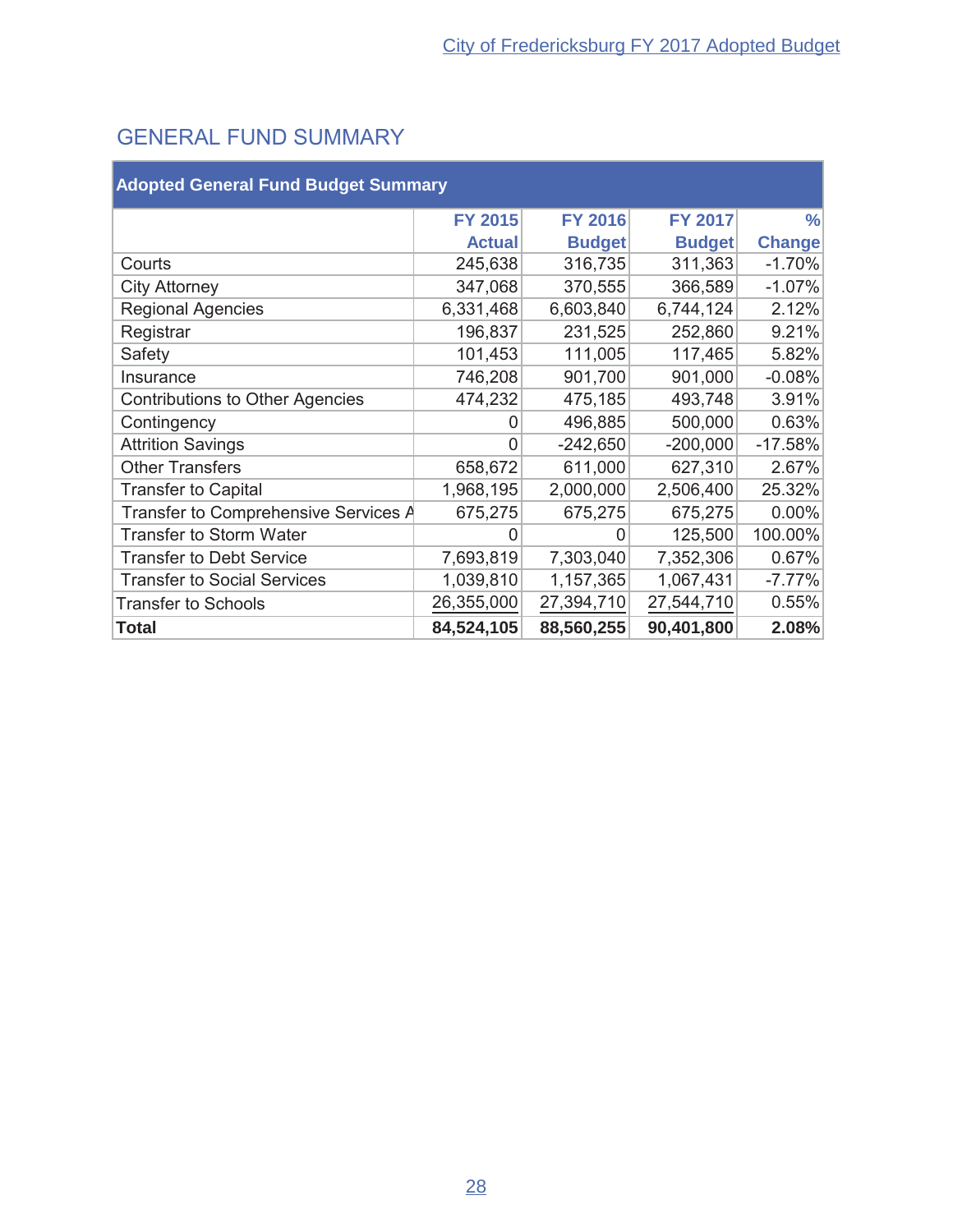#### ALL FUNDS SUMMARY

| <b>Adopted Budget Operating and Capital Budget Summary - All Funds</b> |                |                |                         |             |  |  |  |  |  |  |  |
|------------------------------------------------------------------------|----------------|----------------|-------------------------|-------------|--|--|--|--|--|--|--|
|                                                                        | <b>FY 2015</b> | <b>FY 2016</b> | <b>FY 2017</b>          |             |  |  |  |  |  |  |  |
|                                                                        | <b>Actual</b>  | <b>Budget</b>  | <b>Budget</b>           | % Change    |  |  |  |  |  |  |  |
| <b>Revenue Sources</b>                                                 |                |                |                         |             |  |  |  |  |  |  |  |
| <b>Local Sources</b>                                                   | 94,428,834     | 93,868,861     | 95,076,464              | 1.29%       |  |  |  |  |  |  |  |
| <b>State and Federal Revenues</b>                                      | 32, 199, 183   | 31,306,404     | 33,009,086              | 5.44%       |  |  |  |  |  |  |  |
| <b>Bond Proceeds</b>                                                   | 9,546,567      | 20,027,500     | 11,280,000              | -43.68%     |  |  |  |  |  |  |  |
| <b>Fund Balance</b>                                                    | 0              | 8,593,756      | 10,374,434              | 20.72%      |  |  |  |  |  |  |  |
| <b>Transfers from Other Funds</b>                                      | 35,662,841     | 39,928,775     | 40,703,422              | 1.94%       |  |  |  |  |  |  |  |
| <b>Total</b>                                                           | 171,837,425    | 193,725,296    | 190,443,406             | $-1.69%$    |  |  |  |  |  |  |  |
|                                                                        |                |                |                         |             |  |  |  |  |  |  |  |
| <b>Total Net of Transfers</b>                                          | 136, 174, 584  | 153,796,521    | 149,739,984             | $-2.64%$    |  |  |  |  |  |  |  |
|                                                                        |                |                |                         |             |  |  |  |  |  |  |  |
| <b>Expenditures</b>                                                    |                |                |                         |             |  |  |  |  |  |  |  |
| <b>General Fund</b>                                                    | 84,524,105     | 88,560,255     | 90,401,800              | 2.08%       |  |  |  |  |  |  |  |
|                                                                        |                |                |                         |             |  |  |  |  |  |  |  |
| <b>General Government Funds</b>                                        |                |                |                         |             |  |  |  |  |  |  |  |
| <b>Social Services Fund</b>                                            | 4,822,866      | 5,286,060      | 5,260,232               | $-0.49%$    |  |  |  |  |  |  |  |
| <b>Courthouse Maintenance</b>                                          | 50,000         | 50,000         | $\Omega$                | $-100.00\%$ |  |  |  |  |  |  |  |
| <b>City Grants Fund</b>                                                | 1,565,196      | 1,361,515      | 1,352,053               | $-0.69%$    |  |  |  |  |  |  |  |
| <b>Regional Transportation</b>                                         | 29,916         | 50,000         | 0                       | $-100.00\%$ |  |  |  |  |  |  |  |
| <b>Forfeited Assets</b>                                                | 230,974        | 0              | $\mathbf 0$             | 0.00%       |  |  |  |  |  |  |  |
| <b>Prisoner Extradition</b>                                            | 1,640          | 0              | 0                       | 100.00%     |  |  |  |  |  |  |  |
| <b>Blight Abatement Fund</b>                                           | 6,505          | 0              | 95,000                  |             |  |  |  |  |  |  |  |
| <b>Storm Water Fund</b>                                                | $\Omega$       | $\overline{0}$ | 210,500                 |             |  |  |  |  |  |  |  |
| <b>Comprehensive Services Act Fund</b>                                 | 1,824,840      | 1,928,470      | 1,874,432               | $-2.80%$    |  |  |  |  |  |  |  |
| <b>Riparian Land Fund</b>                                              | 31,199         | 81,085         | 76,282                  | $-5.92%$    |  |  |  |  |  |  |  |
|                                                                        |                |                |                         |             |  |  |  |  |  |  |  |
| <b>School Funds</b><br><b>Schools Operating Fund</b>                   | 39,882,093     | 41,127,218     |                         | 2.42%       |  |  |  |  |  |  |  |
| <b>Schools Grants Fund</b>                                             | 5,174,839      | 4,990,570      | 42,120,900<br>5,141,035 | 3.01%       |  |  |  |  |  |  |  |
|                                                                        |                |                |                         |             |  |  |  |  |  |  |  |
| <b>Enterprise Funds</b>                                                |                |                |                         |             |  |  |  |  |  |  |  |
| <b>Water Operation Fund</b>                                            | 3,202,913      | 4,439,790      | 4,409,765               | $-0.68%$    |  |  |  |  |  |  |  |
| <b>Wastewater Operating Fund</b>                                       | 5,129,945      | 6,992,825      | 7,073,784               | 1.16%       |  |  |  |  |  |  |  |
| <b>Transit Fund</b>                                                    | 4,275,375      | 5,710,744      | 5,624,033               | $-1.52%$    |  |  |  |  |  |  |  |
| Parking Fund                                                           | 448,935        | 685,620        | 781,000                 | 13.91%      |  |  |  |  |  |  |  |
|                                                                        |                |                |                         |             |  |  |  |  |  |  |  |
| <b>Debt Service Funds</b>                                              |                |                |                         |             |  |  |  |  |  |  |  |
| <b>General Obligation Bond Fund</b>                                    | 10,122,666     | 3,932,540      | 4,079,286               | 3.73%       |  |  |  |  |  |  |  |
| <b>Education Bond Fund</b>                                             | 3,469,932      | 3,524,385      | 3,426,904               | $-2.77%$    |  |  |  |  |  |  |  |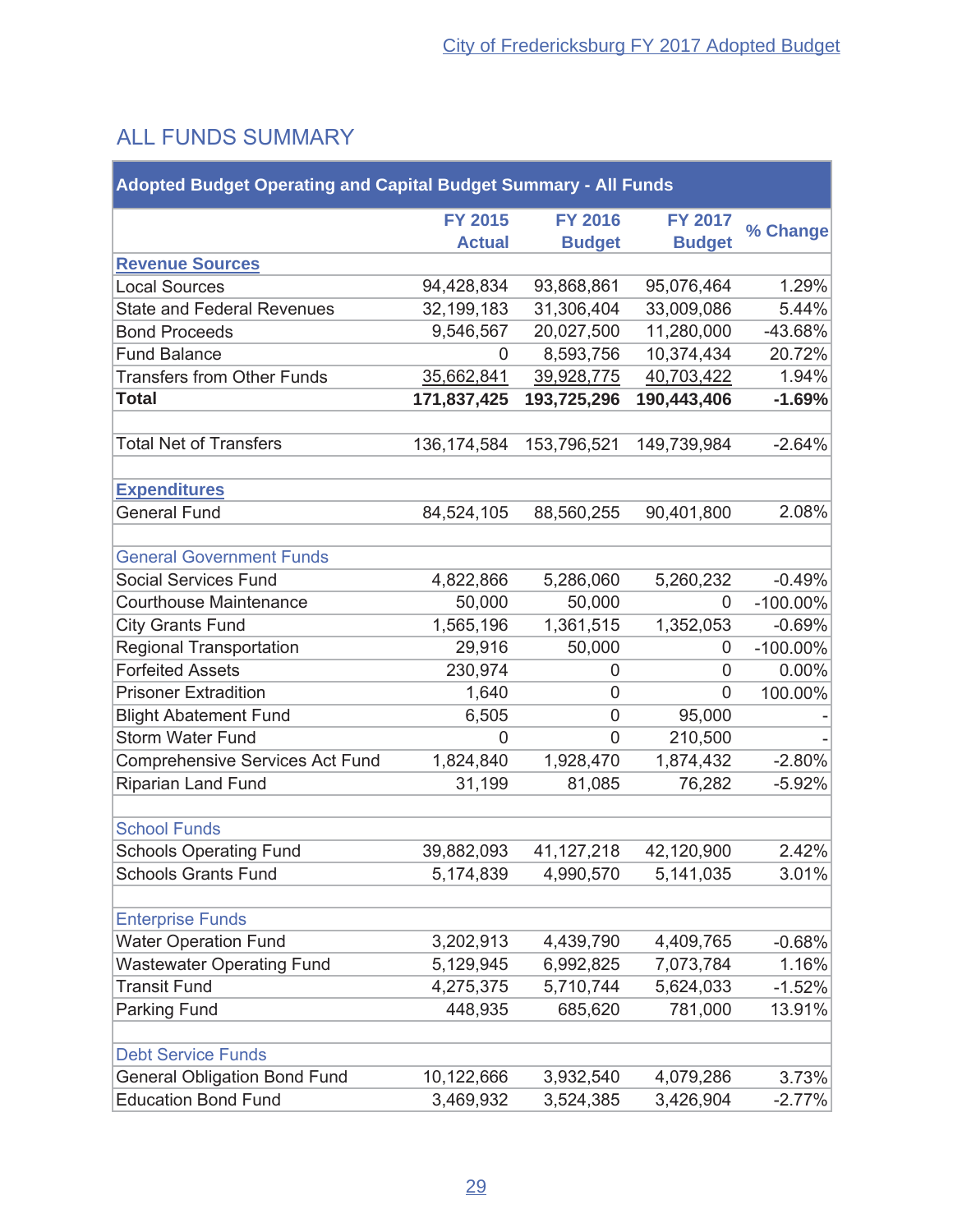#### ALL FUNDS SUMMARY

| <b>Adopted Budget Operating and Capital Budget Summary - All Funds</b> |                |                |                |           |  |  |  |  |  |  |  |  |  |
|------------------------------------------------------------------------|----------------|----------------|----------------|-----------|--|--|--|--|--|--|--|--|--|
|                                                                        | <b>FY 2015</b> | <b>FY 2016</b> | <b>FY 2017</b> |           |  |  |  |  |  |  |  |  |  |
|                                                                        | <b>Actual</b>  | <b>Budget</b>  | <b>Budget</b>  | % Change  |  |  |  |  |  |  |  |  |  |
|                                                                        |                |                |                |           |  |  |  |  |  |  |  |  |  |
| <b>Capital Funds</b>                                                   |                |                |                |           |  |  |  |  |  |  |  |  |  |
| <b>School Capital Fund</b>                                             | 387,265        | 13,284,000     | 8,522,000      | $-35.85%$ |  |  |  |  |  |  |  |  |  |
| <b>Public Works Capital Fund</b>                                       | 3,743,751      | 3,187,500      | 5,280,000      | 65.65%    |  |  |  |  |  |  |  |  |  |
| <b>Public Facilities Capital Fund</b>                                  | 1,902,019      | 1,005,000      | 739,400        | $-26.43%$ |  |  |  |  |  |  |  |  |  |
| <b>Public Safety Capital Fund</b>                                      | 906,373        | 619,000        | 880,000        | 42.16%    |  |  |  |  |  |  |  |  |  |
| <b>Lighting and Sidewalk Projects</b>                                  | 82,741         | 0              | 0              |           |  |  |  |  |  |  |  |  |  |
| <b>New Court Fund</b>                                                  | 6,562,944      | $\Omega$       | 250,000        |           |  |  |  |  |  |  |  |  |  |
| Water Improvement Fund                                                 |                | 3,448,219      | 1,800,000      | -47.80%   |  |  |  |  |  |  |  |  |  |
| Wastewater Improvement Fund                                            |                | 3,460,500      | 1,045,000      | $-69.80%$ |  |  |  |  |  |  |  |  |  |
|                                                                        | 178,379,032    | 193,725,296    | 190,443,406    |           |  |  |  |  |  |  |  |  |  |
|                                                                        |                |                |                |           |  |  |  |  |  |  |  |  |  |
| <b>Fiscal Agency Funds</b>                                             |                |                |                |           |  |  |  |  |  |  |  |  |  |
| <b>Economic Development Authority</b>                                  | 287,057        | 30,000         | 30,000         |           |  |  |  |  |  |  |  |  |  |
| <b>RAOOY</b>                                                           | 646,541        | 1,252,424      | 1,290,480      |           |  |  |  |  |  |  |  |  |  |
| <b>RRJA</b>                                                            | 1,344,497      | 1,598,082      | 1,627,726      |           |  |  |  |  |  |  |  |  |  |
| <b>Special Welfare Fund</b>                                            | 24,637         | 0              | 0              |           |  |  |  |  |  |  |  |  |  |
| <b>Court Services Unit</b>                                             | 260,412        | 250,288        | 236,571        |           |  |  |  |  |  |  |  |  |  |
| Celebrate Virginia CDA Fund                                            | 680,829        | 1,951,836      | 1,951,836      |           |  |  |  |  |  |  |  |  |  |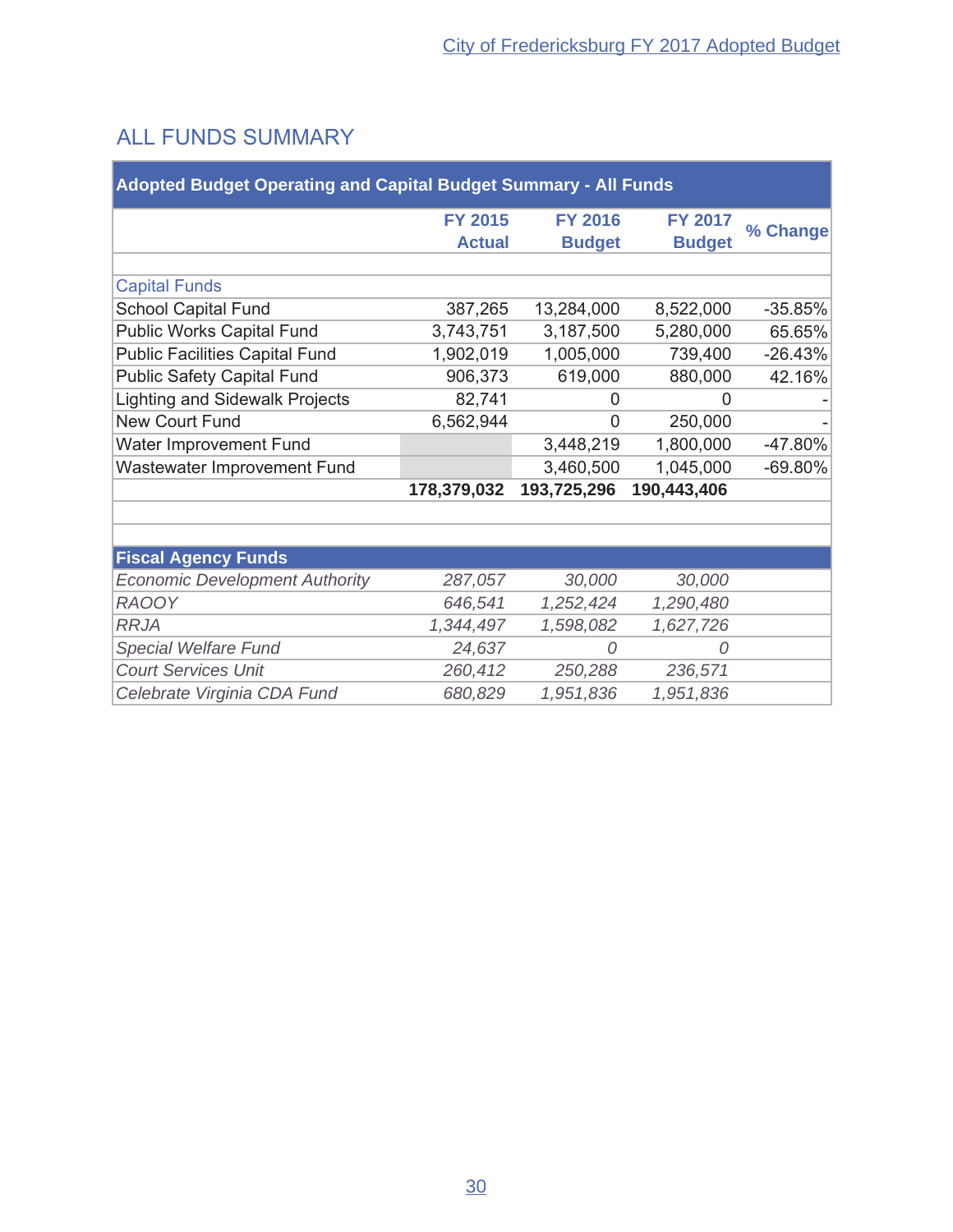#### GENERAL FUND REVENUE SUMMARY TABLE

|                                              | <b>FY 2013</b><br><b>Actual</b> | <b>FY 2014</b><br><b>Actual</b> | <b>FY 2015</b><br><b>Adopted</b> | FY 2015<br><b>Actual</b> | <b>FY 2016</b><br><b>Adopted</b> | <b>FY 2017</b><br><b>Adopted</b> | <b>Change</b><br>FY 2016 -<br>FY 2017 |
|----------------------------------------------|---------------------------------|---------------------------------|----------------------------------|--------------------------|----------------------------------|----------------------------------|---------------------------------------|
| <b>Real Property Tax</b>                     | \$25,457,978                    | \$26,007,690                    | \$27,701,305                     | \$27,910,877             | \$29,065,500                     | \$29,265,500                     | 0.69%                                 |
| <b>Sales Tax</b>                             | 10,840,598                      | 10,663,183                      | 11,070,000                       | 10,780,677               | 11,070,000                       | 11,070,000                       | 0.00%                                 |
| <b>Meals Tax</b>                             | 9,657,796                       | 9,752,120                       | 9,850,000                        | 10,115,765               | 9,950,000                        | 10,450,000                       | 5.03%                                 |
| <b>Lodging Tax</b>                           | 1,204,854                       | 1,149,906                       | 1,200,000                        | 1,329,542                | 1,375,000                        | 1,395,000                        | 1.45%                                 |
| <b>Personal Property Tax</b>                 | 7,813,317                       | 7,994,712                       | 8,035,900                        | 8,244,313                | 8,035,900                        | 8,310,000                        | 3.41%                                 |
| <b>PPTRA</b>                                 | 1,728,833                       | 1,728,833                       | 1,728,800                        | 1,728,833                | 1,728,800                        | 1,725,000                        | $-0.22%$                              |
| <b>Business License Tax</b>                  | 5,957,668                       | 5,599,840                       | 5,655,000                        | 5,899,490                | 5,665,000                        | 5,830,000                        | 2.91%                                 |
| <b>Street Maintenance</b>                    | 2,403,259                       | 2,536,983                       | 2,440,000                        | 2,606,744                | 2,550,000                        | 2,750,000                        | 7.84%                                 |
| <b>Other State &amp; Federal</b><br>Aid      | 2,075,001                       | 2,205,765                       | 2,139,025                        | 2,249,044                | 2,131,850                        | 2,265,100                        | 6.25%                                 |
| <b>Law Enforcement</b><br><b>Assistance</b>  | 742,358                         | 778,544                         | 778,545                          | 754,854                  | 755,000                          | 780,000                          | 3.31%                                 |
| <b>Telecommunication</b><br><b>Sales Tax</b> | 1,832,272                       | 1,787,261                       | 1,825,000                        | 1,784,556                | 1,795,000                        | 1,750,000                        | $-2.51%$                              |
| <b>Consumer Utility Tax</b>                  | 1,795,046                       | 1,844,379                       | 1,680,000                        | 1,856,992                | 1,800,000                        | 1,825,000                        | 1.39%                                 |
| Other                                        | 8,279,865                       | 8,354,781                       | 8,544,215                        | 9,476,475                | 8,754,705                        | 8,577,400                        | $-2.03%$                              |
| <b>Transfers</b>                             | 1,085,400                       | 585,000                         | 635,000                          | 635,000                  | 663,500                          | 711,500                          | 7.23%                                 |
| <b>Fund Balance</b>                          |                                 |                                 | 3,233,275                        |                          | 3,220,000                        | 3,697,300                        | 14.82%                                |
| <b>Total</b>                                 | \$80,874,244                    | \$80,988,997                    | \$86,516,065                     | \$85,373,162             | \$88,560,255                     | \$90,401,800                     | 2.08%                                 |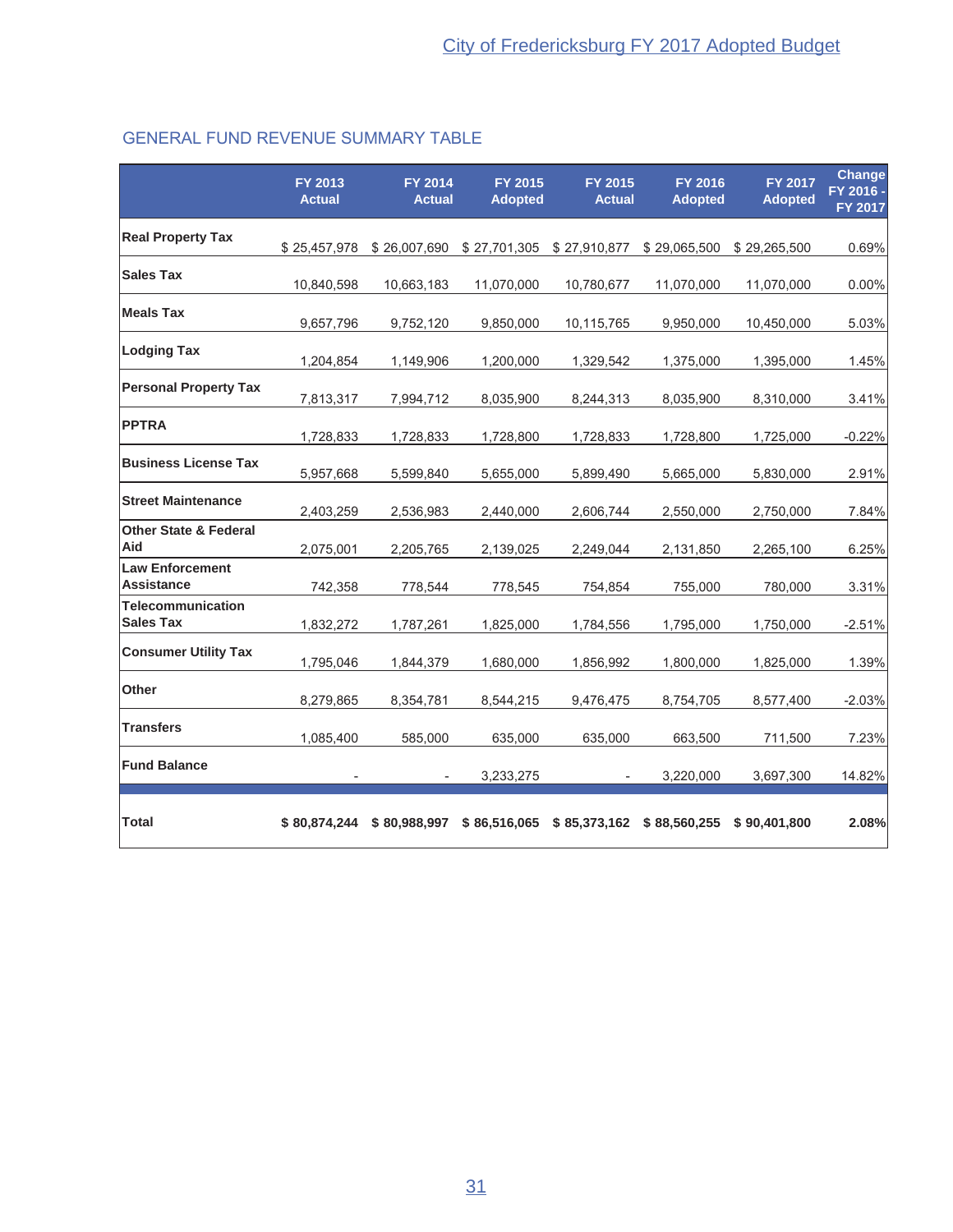#### **GENERAL FUND REVENUE DISCUSSION & ANALYSIS**

The following Discussion and Analysis will highlight some of the major developments for certain revenue sources in the General Fund.

#### **Real Estate Taxes**

The City's largest revenue source is the real property tax. As a result of a general real estate reassessment that took place during 2016, the overall taxable value is expected to increase by 8.2% with residential properties increasing 14.7%. note, the results of the (Please) reassessment will not be final until all appeals are heard in the fall of 2016.) City Council set an "equalized" tax rate of \$0.77 per \$100 of valuation. This "equalized" tax rate will generate a tax



levy equivalent to the FY 2016 tax rate of \$0.82 per \$100 of valuation.

The FY 2017 forecast estimates \$25 million of new construction. Based on these forecasts, Real estate tax revenue is estimated at \$29,265,500, a 0.69% increase over FY 2016.

| Real Estate Tax Rate |        |               |  |  |  |  |  |  |
|----------------------|--------|---------------|--|--|--|--|--|--|
| l FY 2013            | \$0.74 | Re-assessment |  |  |  |  |  |  |
| FY 2014              | \$0.74 |               |  |  |  |  |  |  |
| FY 2015              | \$0.79 |               |  |  |  |  |  |  |
| FY 2016              | \$0.82 |               |  |  |  |  |  |  |
| I FY 2017            | \$0.77 | Re-Assessment |  |  |  |  |  |  |

The forecast for delinguent real estate tax collections remains constant \$450,000 when compared to the FY 2016 budget.

Public Service Corporation – Real Estate Taxes - Unlike the most property in the City, several companies (known as Public Service Corporations) are exempt from the process of the general These companies, which include utilities and railroads, have property re-assessment. assessments of value done by the State Corporation Commission on a statewide basis, with the results given to localities for real estate tax billing in August of every year for the upcoming calendar year. The values are also discounted to the localities' current assessment to value ratio that is calculated by the Department of Taxation. There is a limited amount of business personal property owned by the Public Service Corporations that is sited and taxed by the City, based upon values provided by the state. The values provided by the state are then taxed by the City using the City's tax rates for the entire locality. The forecast for FY 2017 is \$800,000, equal to the forecast for FY 2016.

#### **Sales Taxes**

The Commonwealth of Virginia allows a local option sales tax of 1%, which is collected along with the state sales tax of 4.3% and remitted to the localities by the state Department of Taxation, based upon the location of the sale. Sales taxes, meals taxes, and BPOL taxes all fluctuate with the City's economic conditions.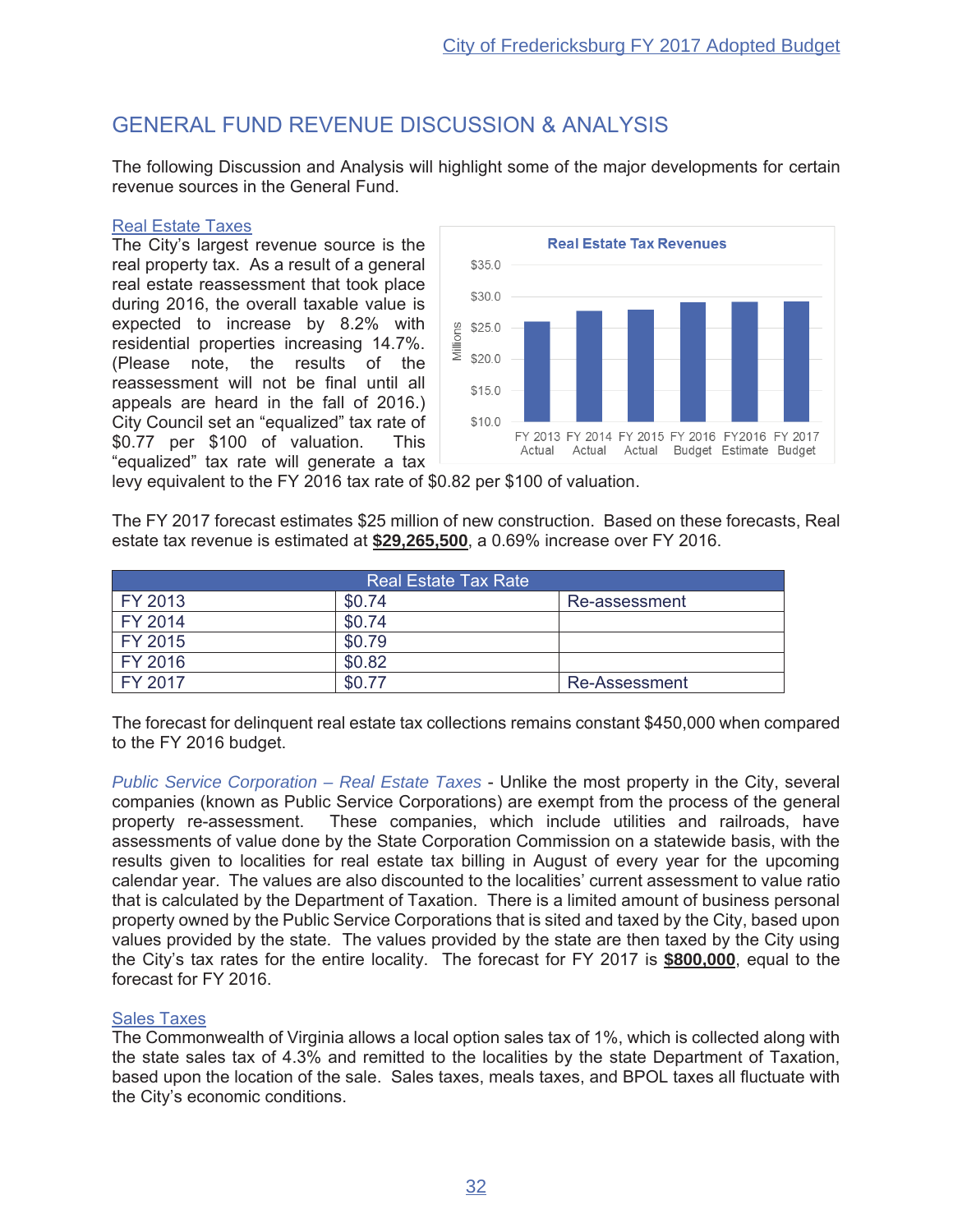The City's sales tax collections flattened after over a decade of decline. The FY 2017 budget of \$11.07 million is level with the FY 2016 budget and FY 2016 preliminary estimates of \$11.15 million. Although this is still less than the \$11.5 million in revenues received in FY 2004. The overall lower levels in collection can **be** attributed to overall economic conditions, but are also as a result of increased regional competition. Collections at this level are anticipated to be the 'new normal' in terms of sales tax revenue for the City.



#### **Meals and Lodging Tax**



Tax collections for the City's Meals Tax and Lodging Tax have been strong over the past few years. This City is fortunate to have a strong base of successful restaurants. This is being driven by an increased number of restaurants as well as increases in consumer demand. Meal Tax collections are budgeted at \$10.45 million in FY 2017, an increase of 5% over the FY 2016 budget of \$9.95 million. Although a 5% increase, the FY 2017 budget is less than the revenue estimates for FY 2016 of \$10.69 million. The Lodging Tax budget for

FY 2017 of \$1.39 million reflects modest growth of 1.45% over the FY 2016 budget of \$1.37 million. Actual collections in FY 2016 are estimated at \$1.43 million.

#### Personal Property, Machinery & Tools, & PPTRA (Personal Property Tax Relief Act)

Tangible personal property, such as cars. trucks, trailers, and boats, are subject to the City's Personal Property Tax. Unlike the real estate tax, personal property taxes are assessed and billed on a calendar year basis. The tax rate remains the same for FY 2017 at \$3.40 per \$100 in assessed value.

The City also receives Machinery & Tools taxes from industries and businesses located in the City. The Machinery & Tools tax is a property tax on certain classes of business property used for manufacturing, mining,



water well drilling, processing and re-processing, radio or television broadcasting, dairy, and laundry or dry cleaning. This property is assessed separately from regular business personal property under state law. The tax rate for machinery and tools is \$.80 per \$100 of value.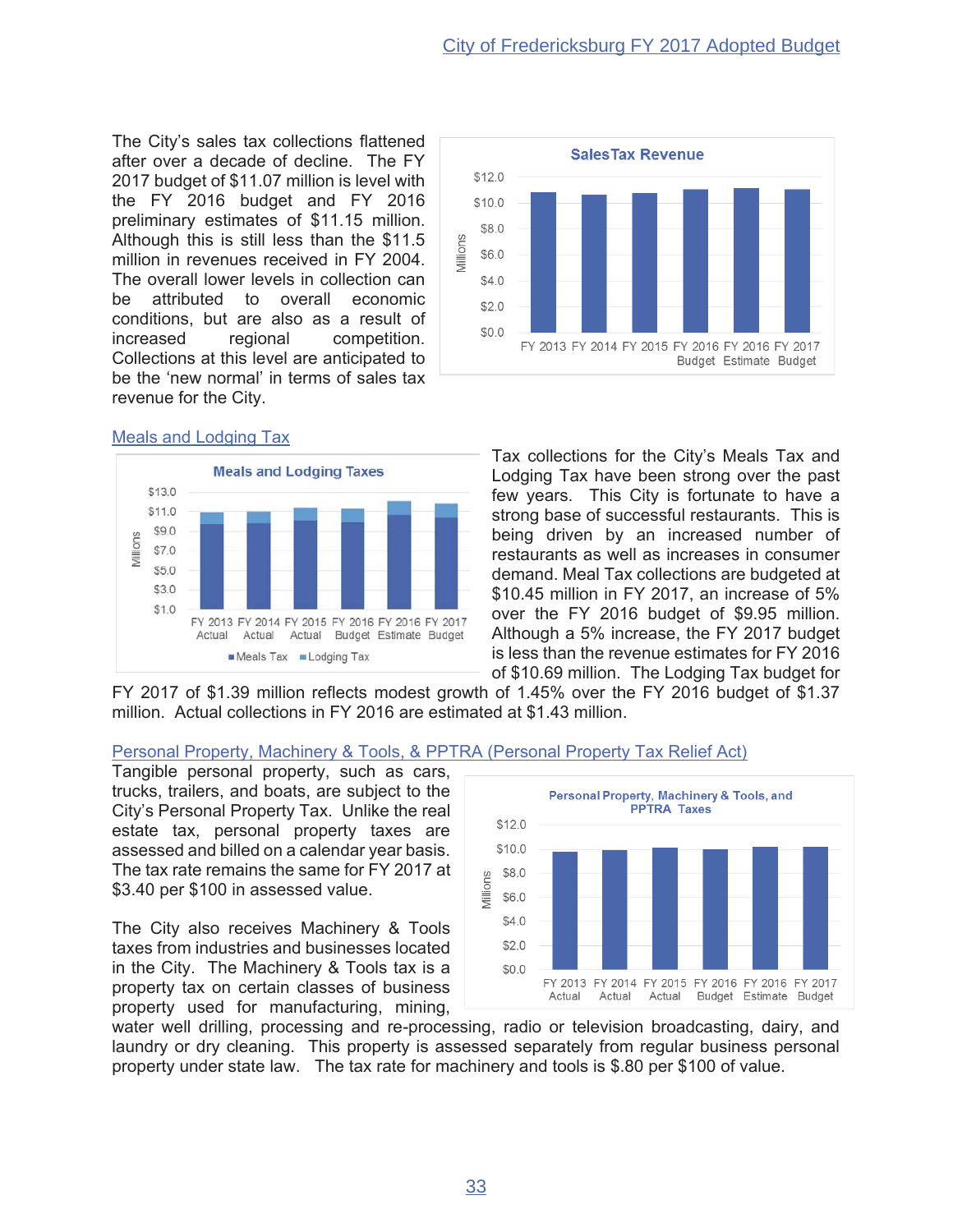Under the state's Personal Property Tax Relief Act, the City will receive a set grant to be used for Personal Property Tax Relief. The rate of relief must now be set by the City every year, and is calculated by the Commissioner of the Revenue and approved by the City Council. In CY 2016, the rate was set at 36% which is the same rate for CY 2014 and CY 2015.

Overall these revenues are expected to experience modest growth. The FY 2017 budget of \$8.47 million for personal property tax is an increase of 2.4% over the FY 2016 budget. The PPTRA grant amount is set by the state and is budgeted at \$1.7 million in FY 2017, on par with FY 2016. However, the FY 2017 budget of \$160,500 is a decrease of \$75,000 based on current collection trends.

#### **Business License Tax**

Businesses operating in the City are required to obtain a business license. This license must be renewed every year. The business license tax is based on the gross receipts in the prior calendar year. The vast majority of revenues are received in March.

The FY 2017 budget forecast of \$5.83 million is a 2.9% increase over the FY 2016 budget of \$5.66 million. Revenues from this source fluctuate from year to year based on business activity. Although the FY 2017 forecast is an increase over FY 2016



budget, it is less that than the estimated collections for FY 2016 of \$6.1 million.

#### **Consumer Utilities Tax and Telecommunications Sales Tax**

In FY 2007, the City began receiving the Telecommunications Sales Tax. The Telecommunications Sales Tax replaced the following taxes: Cable Franchise Fees, Consumer Utility Taxes on landline and wireless telephone service, and the local E-911 tax. The statewide sales tax begins to tax services that were heretofore not taxed, including satellite television, paging services, and Voice-over Internet Protocol (VOIP) telephone service. The Consumer Utility Taxes is for electric and natural gas services.

Budget forecasts for FY 2017 reflect current collection trends. As a result telecommunication revenues are forecast to decline by 2.5%. Consumer utility tax is forecast to increase 1.4%.

| <b>Consumer Utilities and Telecommunications Sales Tax Revenues</b> |                          |                   |                   |                          |                            |                          |  |  |  |  |  |  |
|---------------------------------------------------------------------|--------------------------|-------------------|-------------------|--------------------------|----------------------------|--------------------------|--|--|--|--|--|--|
|                                                                     | FY 2013<br><b>Actual</b> | FY 2014<br>Actual | FY 2015<br>Actual | FY 2016<br><b>Budget</b> | FY 2016<br><b>Estimate</b> | FY 2017<br><b>Budget</b> |  |  |  |  |  |  |
| <b>Consumer Utilities Tax</b>                                       | 1,844,379                | 1,680,000         | 1,856,992         | 1,800,000                | 1,810,910                  | 1,825,000                |  |  |  |  |  |  |
| <b>Telecomunications</b><br><b>Sales Tax Revenue</b>                | 1,832,272                | 1,787,261         | 1,825,000         | 1,784,556                | 1,724,960                  | 1,725,000                |  |  |  |  |  |  |
| <b>TOTAL</b>                                                        | 3,676,651                | 3,467,261         | 3,681,992         | 3,584,556                | 3,535,870                  | 3,550,000                |  |  |  |  |  |  |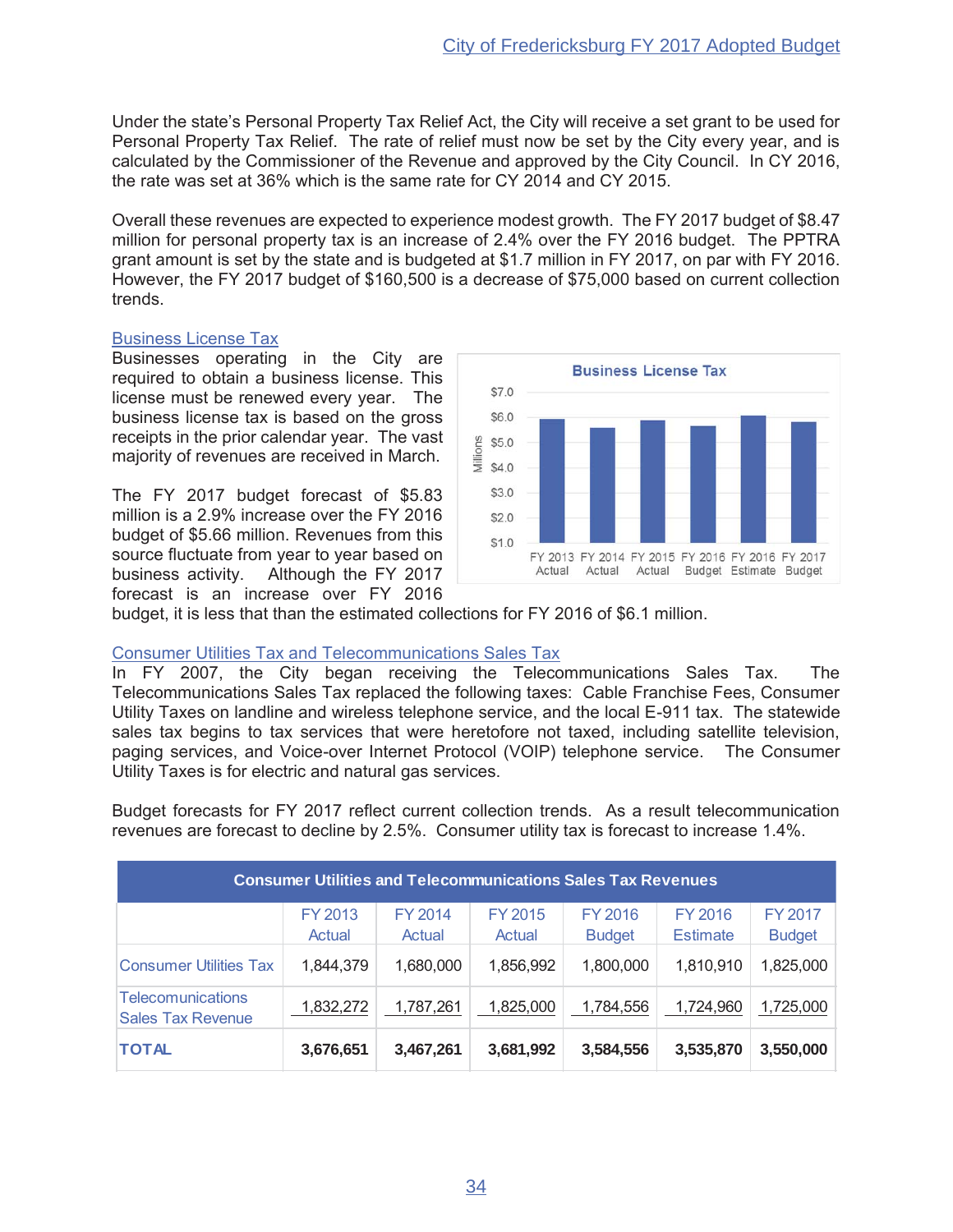#### **Intergovernmental Revenues**

The intergovernmental revenues for the General Fund consist almost exclusively of state-shared rather than federal revenues. The City obtains budget estimates for some revenue forecasts from the state – for example, for the law enforcement assistance funds commonly known as the "HB 599" funds. In addition, the City also forecasts Street Maintenance payments based upon a combination of historical trends and additions to the lane mileage for new streets or roads. Street Maintenance payments constitute the largest source of intergovernmental revenue in the General Fund, as the Virginia Department of Transportation shares maintenance funds with the City for the maintenance of streets and roads on a per-lane mile basis.

The City also receives state funds to support costs for the City's constitutional officers, which perform duties both for the City and for the state. The City's constitutional officers include the Commissioner of the Revenue, the Treasurer, the Commonwealth's Attorney, the Sheriff, and the Clerk of the Circuit Court. For the purposes of this table, the Voter Registrar and the Medical Examiner function are also included.

|                                                     | <b>FY 2013</b><br><b>Actual</b> | <b>FY 2014</b><br><b>Actual</b> | <b>FY 2015</b><br><b>Actual</b> | <b>FY 2016</b><br><b>Adopted</b> | <b>FY 2016</b><br><b>Estimated</b> | FY 2017<br><b>Adopted</b> |
|-----------------------------------------------------|---------------------------------|---------------------------------|---------------------------------|----------------------------------|------------------------------------|---------------------------|
| <b>Street Maintenance</b>                           | 2,403,259                       | 2,536,983                       | 2,606,744                       | 2,550,000                        | 2,710,907                          | 2,750,000                 |
| <b>Shared Expenses</b><br>(Constitutional Officers) | 1,578,182                       | 1,655,794                       | 1,699,171                       | 1,648,600                        | 1,745,687                          | 1,745,000                 |
| Law Enforcement<br>Assistance (HB 599)              | 742,358                         | 778,544                         | 754,854                         | 755,000                          | 778,544                            | 780,000                   |
| Other State Aid                                     | 461.314                         | 512.397                         | 510.592                         | 443.250                          | 528.707                            | 487.100                   |
| <b>Federal Aid</b>                                  | 35,505                          | 37,574                          | 39,281                          | 40.000                           | 415,585                            | 33,000                    |
| Total Intergovernmental                             | 5,220,618                       | 5,521,292                       | 5,610,642                       | 5,436,850                        | 6,179,430                          | 5,795,100                 |

#### **Transfers from Other Funds**

The revenues in the FY 2017 Adopted Budget includes the transfers from other funds to the General Fund totaling \$711,500. A transfer of \$279,250 from the Water Utility Fund and \$334,250 from the Wastewater Utility Fund are related to overhead. In addition there is a \$38,000 transfer from the special revenue fund and \$\$60,000 from the Courthouse Maintenance Fund.

#### **Use of Fund Balances**

In order to balance the FY 2017 budget, the City budgeted \$3,697,300 of fund balance. Of this amount, \$2,506,400 is Assigned Fund Balance related to capital projects. The remaining \$1,190,900 of budgeted fund balance is unassigned. The balance will be used to fund the \$500,000 included in the budget as contingency. The remaining \$690,900 will be used to fund debt service.

| \$ Millions       | <b>Total</b><br><b>Sources</b> |      | <b>Total Uses</b> |      | <b>Change in</b><br><b>Fund</b><br><b>Balance</b> |    | <b>Total Fund</b><br><b>Balance</b> |
|-------------------|--------------------------------|------|-------------------|------|---------------------------------------------------|----|-------------------------------------|
| FY 2013 Actual    | \$                             | 80.9 | \$                | 79.2 | \$<br>1.7                                         | \$ | 27.6                                |
| FY 2014 Actual    | \$                             | 81.0 | \$                | 81.2 | \$<br>(0.2)                                       | \$ | 27.3                                |
| FY 2015 Actual    | \$                             | 85.4 | \$                | 84.6 | \$<br>0.9                                         | \$ | 27.3                                |
| FY 2016 Estimates | S                              | 87.7 | \$                | 90.5 | \$<br>(2.7)                                       | S  | 24.6                                |
| FY 2017 Budget    | \$                             | 86.7 | \$                | 90.4 | \$<br>(3.7)                                       | \$ | 20.9                                |

The FY 2016 estimates are preliminary,

unaudited figures. The FY 2016 Adopted Budget use of fund balance was \$3.22 million. The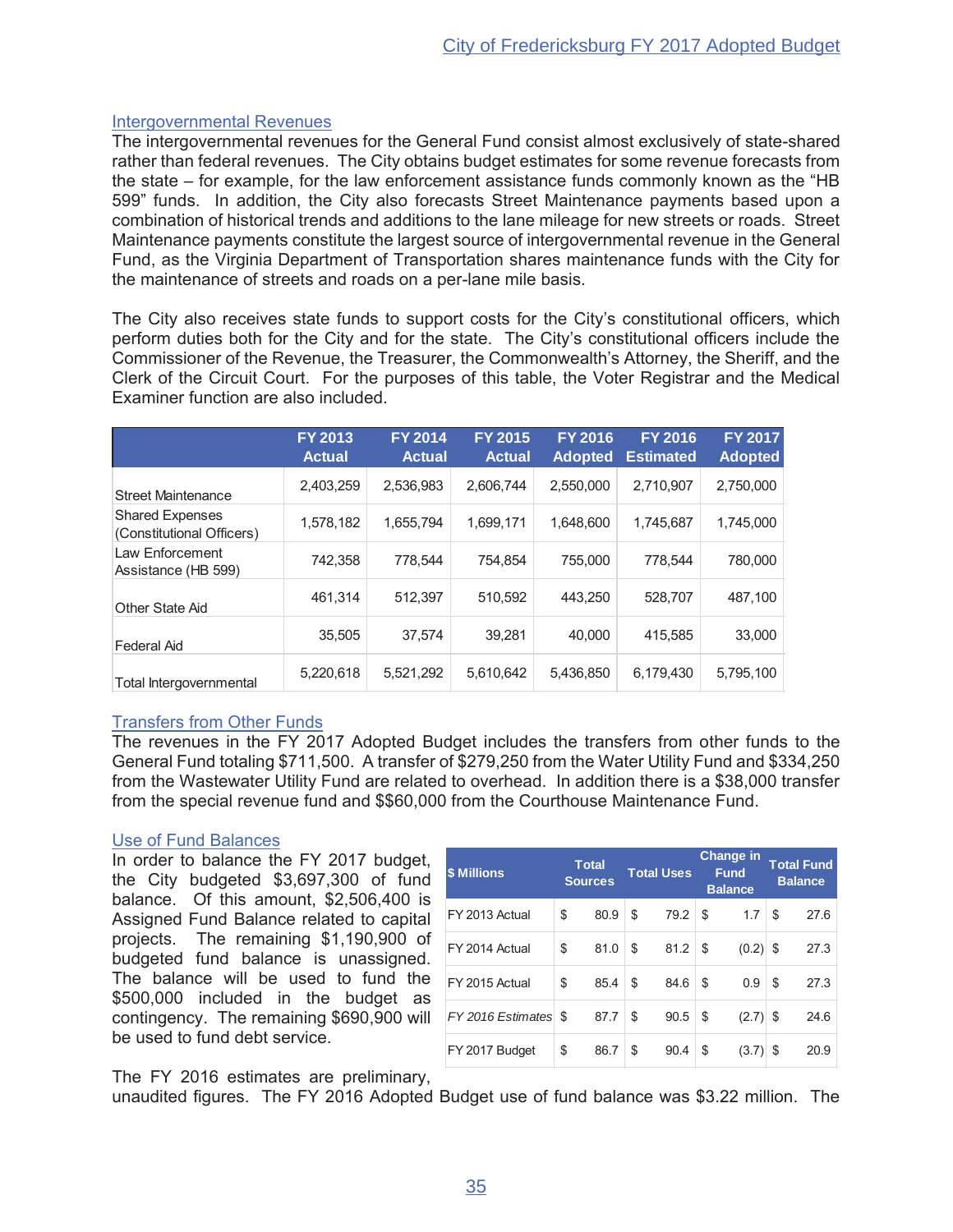actual usage was \$2.7 million. Fund balance was used to support capital expenditure and a \$1 million contribution to the OPEB Trust. The total balance includes non-spendable, committed and assigned balances. For FY 2015 the unassigned General Fund Balance was approximately \$21 million.

Overall, the City anticipates an increase of 2.08% in General Fund revenues.

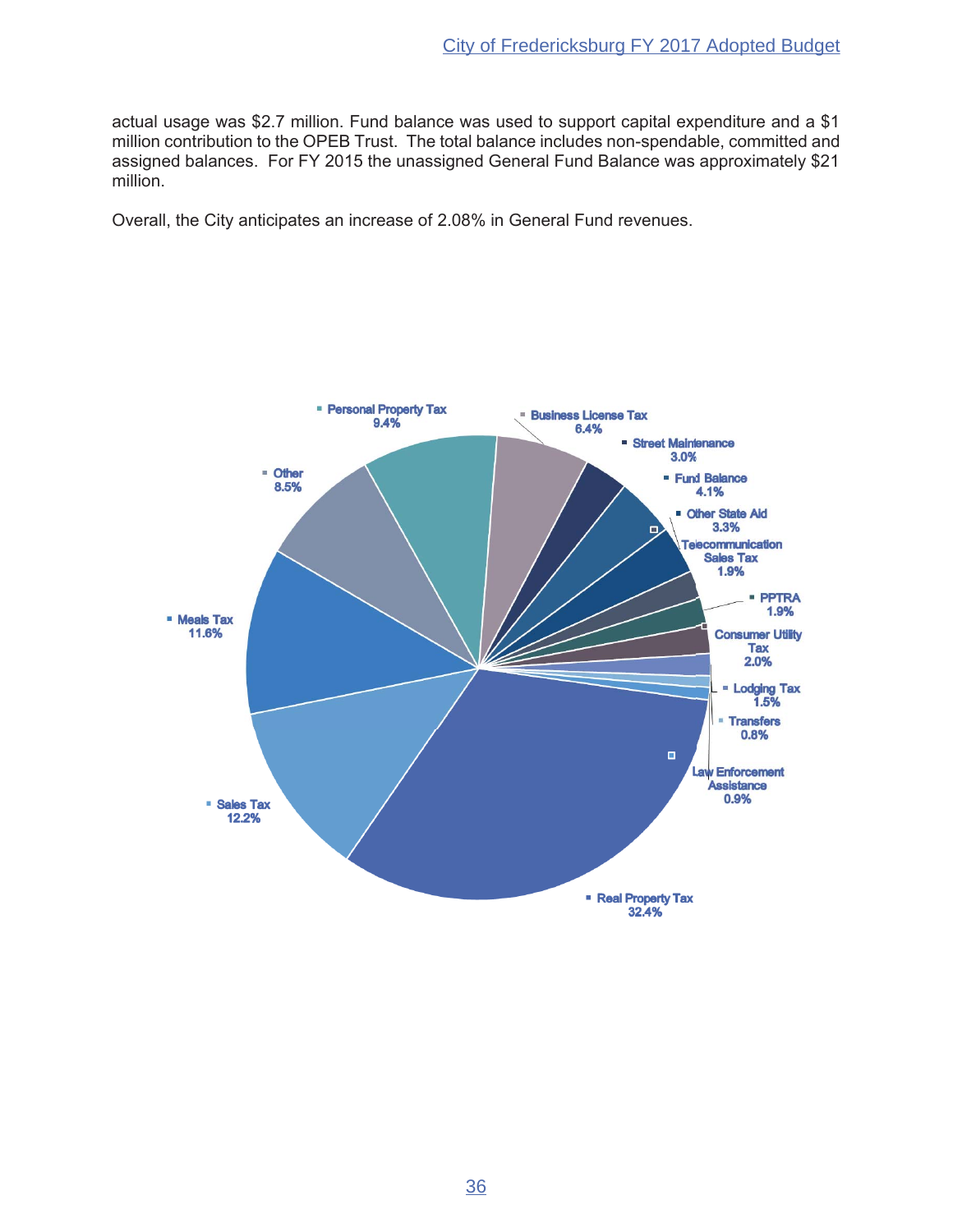| <b>Expenditures</b>                   | <b>FY14</b><br><b>Actual</b> |     | <b>FY15 Adopted</b><br><b>Budget</b> | <b>FY15</b><br><b>Actual</b> |            | <b>FY16</b><br><b>Adopted Budget Adopted Budget</b> |            |    | <b>FY17</b> | Change<br>FY 2016 -<br><b>FY2017</b> |
|---------------------------------------|------------------------------|-----|--------------------------------------|------------------------------|------------|-----------------------------------------------------|------------|----|-------------|--------------------------------------|
| Salaries & Wages                      | \$<br>19,813,320             | \$  | 21,021,904                           | \$                           | 20,909,493 | \$                                                  | 21,945,335 | \$ | 21,983,434  | 0.17%                                |
| <b>Fringe Benefits</b>                | \$<br>9,045,923              | \$  | 10,528,816                           | \$                           | 9,854,477  | \$                                                  | 10,603,635 | \$ | 10,972,714  | 3.48%                                |
| <b>Purchased Services</b>             | \$<br>2,776,424              | \$  | 3,029,260                            | S                            | 2,724,380  | \$                                                  | 3,510,630  | S  | 3,831,138   | 9.13%                                |
| Util, Communications<br>Rentals, Etc. | \$<br>2,370,648              | \$  | 2,507,080                            | \$                           | 2,327,517  | \$                                                  | 2,501,910  | \$ | 2,580,718   | 3.15%                                |
| Travel & Training                     | \$<br>162,832                | \$  | 170,245                              | \$                           | 190,218    | \$                                                  | 196,580    | \$ | 197,230     | 0.33%                                |
| Other Non-Personal                    | \$<br>1,570,311              | \$  | 1,474,970                            | \$                           | 1,530,335  | \$                                                  | 1,474,790  | \$ | 1,615,112   | 9.51%                                |
| Dues & Memberships                    | \$<br>55,896                 | -\$ | 61,445                               | \$                           | 55,912     | -S                                                  | 67,445     | -S | 67,945      | 0.74%                                |
| Materials & Supplies                  | \$<br>1,928,773              | \$  | 1,989,025                            | \$                           | 1,869,256  | \$                                                  | 1,945,700  | \$ | 1,901,920   | $-2.25%$                             |
| Joint Operations                      | \$<br>5,267,795              | \$  | 5,820,740                            | \$                           | 5,690,342  | \$                                                  | 6,058,605  | \$ | 6,138,412   | 1.32%                                |
| Capital Outlay                        | \$<br>1,012,272              | \$  | 1,136,015                            | \$                           | 945,107    | \$                                                  | 825,000    | \$ | 869,245     | 5.36%                                |
| Transfers*                            | \$<br>37,185,884             | -S  | 38,776,566                           | \$                           | 38,427,068 | \$                                                  | 39,430,625 | \$ | 40,243,932  | 2.06%                                |
| <b>Total Expenditures</b>             | \$<br>81,190,077             | S   | 86,516,065                           | s                            | 84,524,105 | s.                                                  | 88,560,255 | S. | 90,401,800  | 2.08%                                |

#### General Fund Expenditures by Category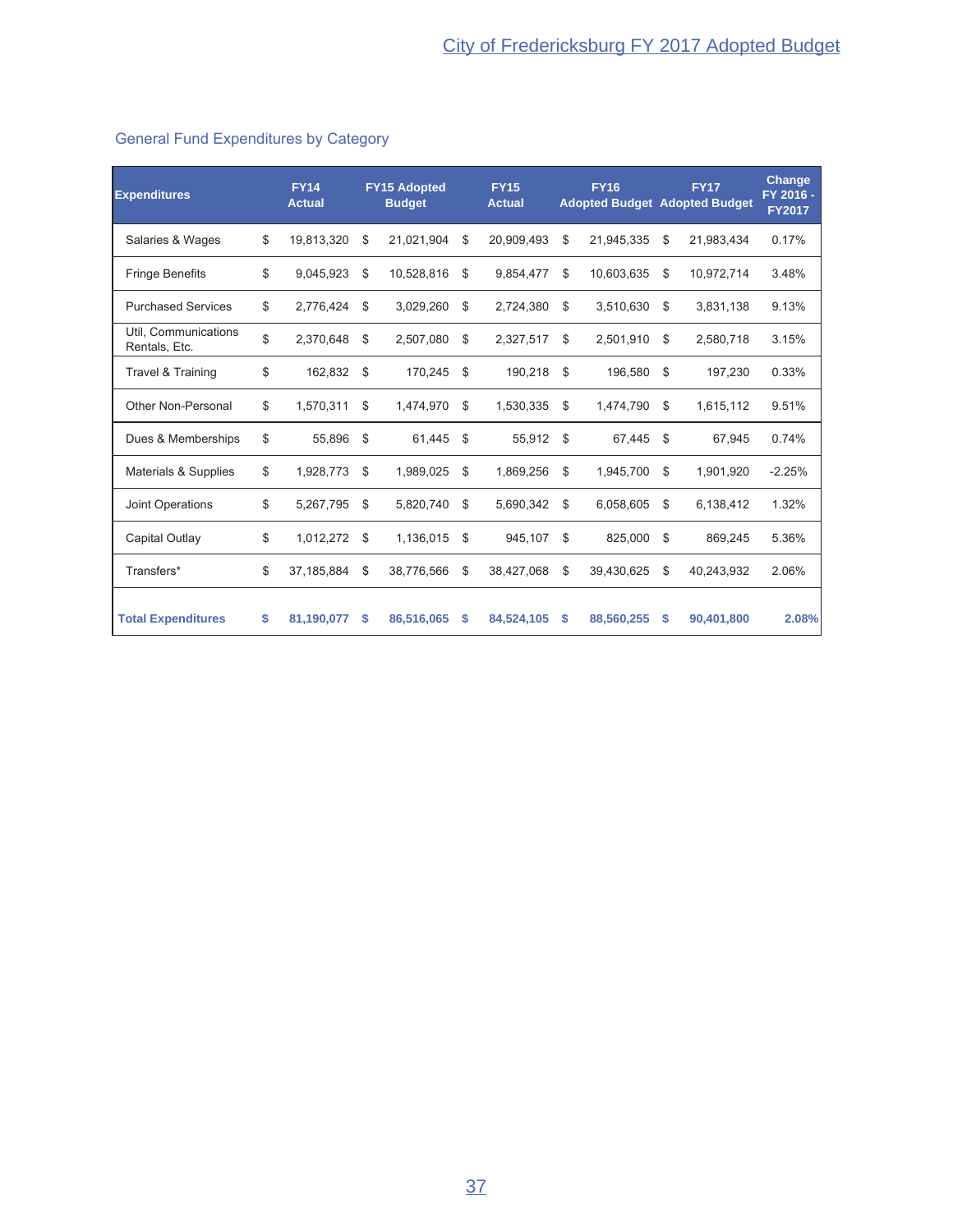#### **General Fund Expenditures by Category**

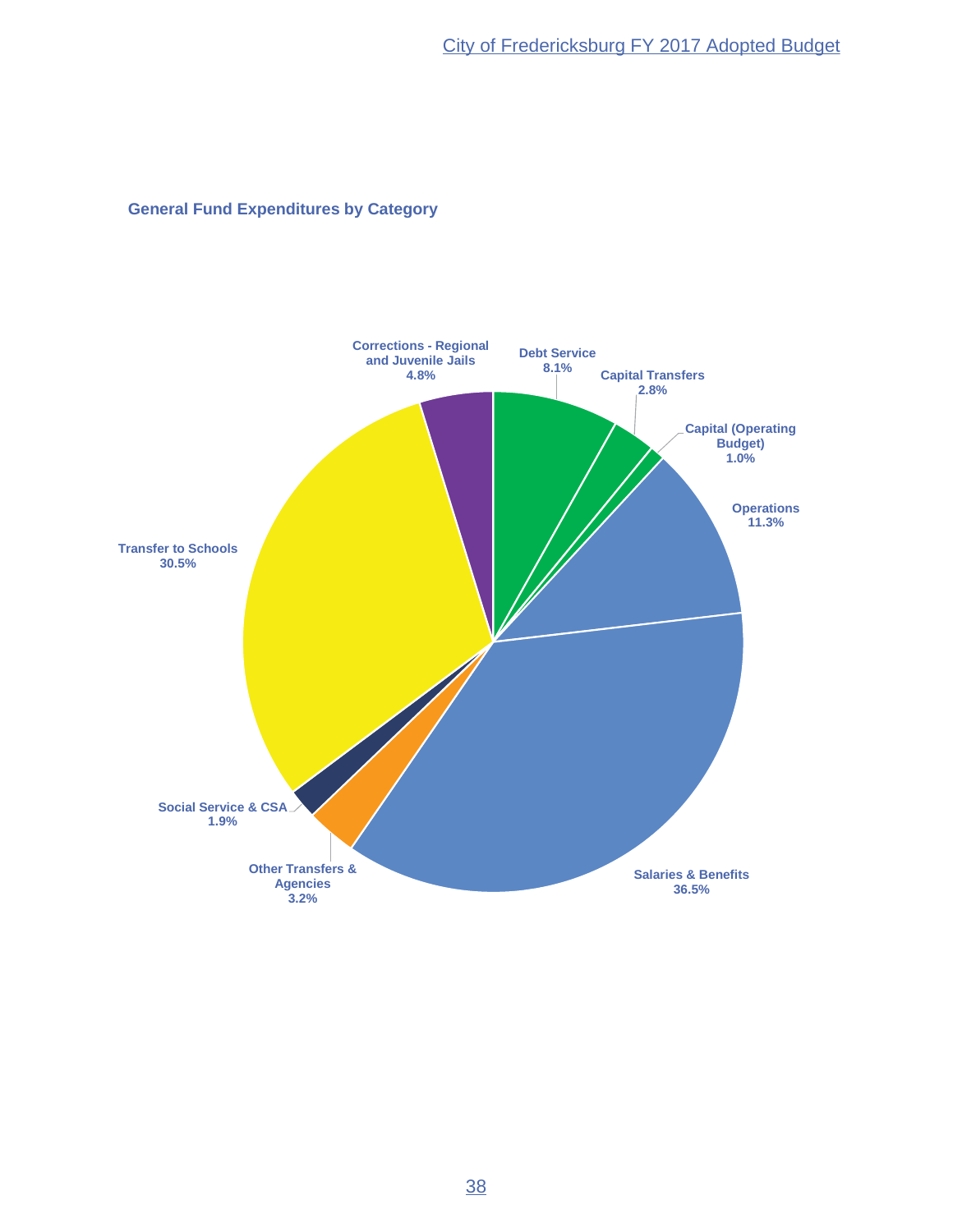#### General Fund Expenditures by Department

| <b>Expenditures</b>                | <b>FY14</b><br><b>Actual</b> | <b>FY15 Adopted</b><br><b>Budget</b> | <b>FY15</b><br><b>Actual</b> | <b>FY16</b><br><b>Adopted</b><br><b>Budget</b> | <b>FY17</b><br><b>Adopted</b><br><b>Budget</b> | Change<br>FY 2016 -<br><b>FY2017</b> |
|------------------------------------|------------------------------|--------------------------------------|------------------------------|------------------------------------------------|------------------------------------------------|--------------------------------------|
| <b>City Departments</b>            |                              |                                      |                              |                                                |                                                |                                      |
| <b>City Manager's Office</b>       | 664,428                      | 701,280                              | 676,443                      | 705,080                                        | 717,813                                        | 1.81%                                |
| Community Planning & Building      | 1,414,664                    | 1,628,975                            | 1,548,865                    | 1,702,620                                      | 1,603,575                                      | $-5.82%$                             |
| Economic Development               | 916,026                      | 996,728                              | 960,284                      | 1,121,845                                      | 1,047,045                                      | $-6.67%$                             |
| Fire                               | 5,522,358                    | 5,994,477                            | 5,951,043                    | 6,226,175                                      | 6,674,403                                      | 7.20%                                |
| <b>Fiscal Affairs</b>              | 738,702                      | 786,905                              | 709,816                      | 885,935                                        | 888,864                                        | 0.33%                                |
| Human Resources                    | 318,022                      | 349,810                              | 356,879                      | 366,095                                        | 456,457                                        | 24.68%                               |
| Information Technology             | 1,073,189                    | 1,136,380                            | 1,113,942                    | 1,304,860                                      | 1,313,818                                      | 0.69%                                |
| Police                             | 8,688,476                    | 9,147,746                            | 9,141,761                    | 9,525,075                                      | 9,551,481                                      | 0.28%                                |
| Parks & Recreation                 | 2,444,355                    | 2,642,605                            | 2,581,662                    | 2,671,905                                      | 2,631,234                                      | $-1.52%$                             |
| <b>Public Facilities</b>           | 1,931,062                    | 2,130,973                            | 1,852,171                    | 2,122,555                                      | 2,309,960                                      | 8.83%                                |
| <b>Public Works</b>                | 6,570,446                    | 7,297,980                            | 6,781,144                    | 7,134,645                                      | 7,207,633                                      | 1.02%                                |
| Safety                             | 90,862                       | 103,985                              | 101,453                      | 111,005                                        | 117,465                                        | 5.82%                                |
| <b>Constitutional Officer</b>      |                              |                                      |                              |                                                |                                                |                                      |
| Treasurer                          | 768,967                      | 797,787                              | 774,217                      | 803,680                                        | 882,536                                        | 9.81%                                |
| Sheriff's Office                   | 1,842,217                    | 2,101,085                            | 2,057,910                    | 2,158,830                                      | 2,156,620                                      | $-0.10%$                             |
| Commonwealth's Attorney            | 1,147,213                    | 1,229,286                            | 1,209,612                    | 1,239,115                                      | 1,332,608                                      | 7.55%                                |
| Commissioner of the Revenue        | 907,347                      | 994,220                              | 938,539                      | 1,005,065                                      | 1,027,695                                      | 2.25%                                |
| Clerk of the Circuit Court         | 657,801                      | 792,622                              | 688,432                      | 841,025                                        | 855,280                                        | 1.69%                                |
| <b>Other</b>                       |                              |                                      |                              |                                                |                                                |                                      |
| City Council                       | 199,419                      | 209,850                              | 234,518                      | 226,380                                        | 244,680                                        | 8.08%                                |
| <b>Clerk of Council</b>            | 106,496                      | 107,705                              | 113,192                      | 113,200                                        | 114,018                                        | 0.72%                                |
| Courts                             | 230,448                      | 262,805                              | 245,638                      | 316,735                                        | 311,363                                        | $-1.70%$                             |
| <b>City Attorney</b>               | 379,876                      | 367,742                              | 347,068                      | 370,555                                        | 366,589                                        | $-1.07%$                             |
| <b>Regional Agencies</b>           | 5,993,548                    | 6,426,030                            | 6,331,468                    | 6,603,840                                      | 6,756,687                                      | 2.31%                                |
| Registrar                          | 223,248                      | 217,252                              | 196,837                      | 231,525                                        | 252,860                                        | 9.21%                                |
| Insurance                          | 707,523                      | 872,990                              | 746,208                      | 901,700                                        | 901,000                                        | $-0.08%$                             |
| Contributions to Other Agencies    | 503,055                      | 472,280                              | 474,232                      | 475,185                                        | 481,185                                        | 1.26%                                |
| <b>Transfers and Contingency</b>   |                              |                                      |                              |                                                |                                                |                                      |
| Contingency                        |                              | 622,136                              |                              | 496,885                                        | 500,000                                        | 0.63%                                |
| <b>Attrition Savings</b>           |                              | (250,000)                            |                              | (242, 650)                                     | (200,000)                                      | $-17.58%$                            |
| <b>Other Transfers</b>             | 696,029                      | 610,195                              | 658,672                      | 611,000                                        | 627,310                                        | 2.67%                                |
| <b>Transfer to Capital</b>         | 1,465,000                    | 1,919,795                            | 1,968,195                    | 2,000,000                                      | 2,506,400                                      | 25.32%                               |
| Transfer to Comp Services Act      | 792,320                      | 675,275                              | 675,275                      | 675,275                                        | 675,275                                        | $0.00\%$                             |
| Transfer to Storm Water            |                              |                                      |                              |                                                | 125,500                                        | 100.00%                              |
| <b>Transfer to Debt Service</b>    | 7,180,310                    | 7,774,355                            | 7,693,819                    | 7,303,040                                      | 7,352,306                                      | 0.67%                                |
| <b>Transfer to Social Services</b> | 1,011,670                    | 1,039,810                            | 1,039,810                    | 1,157,365                                      | 1,067,431                                      | $-7.77%$                             |
| <b>Transfer to Schools</b>         | 26,005,000                   | 26,355,000                           | 26,355,000                   | 27,394,710                                     | 27,544,710                                     | 0.55%                                |
| <b>Total Expenditures</b>          | 81,190,077<br>\$             | 86,516,065<br>-S                     | 84,524,105 \$<br>-S          | 88,560,255                                     | 90,401,800<br>\$                               | 2.08%                                |